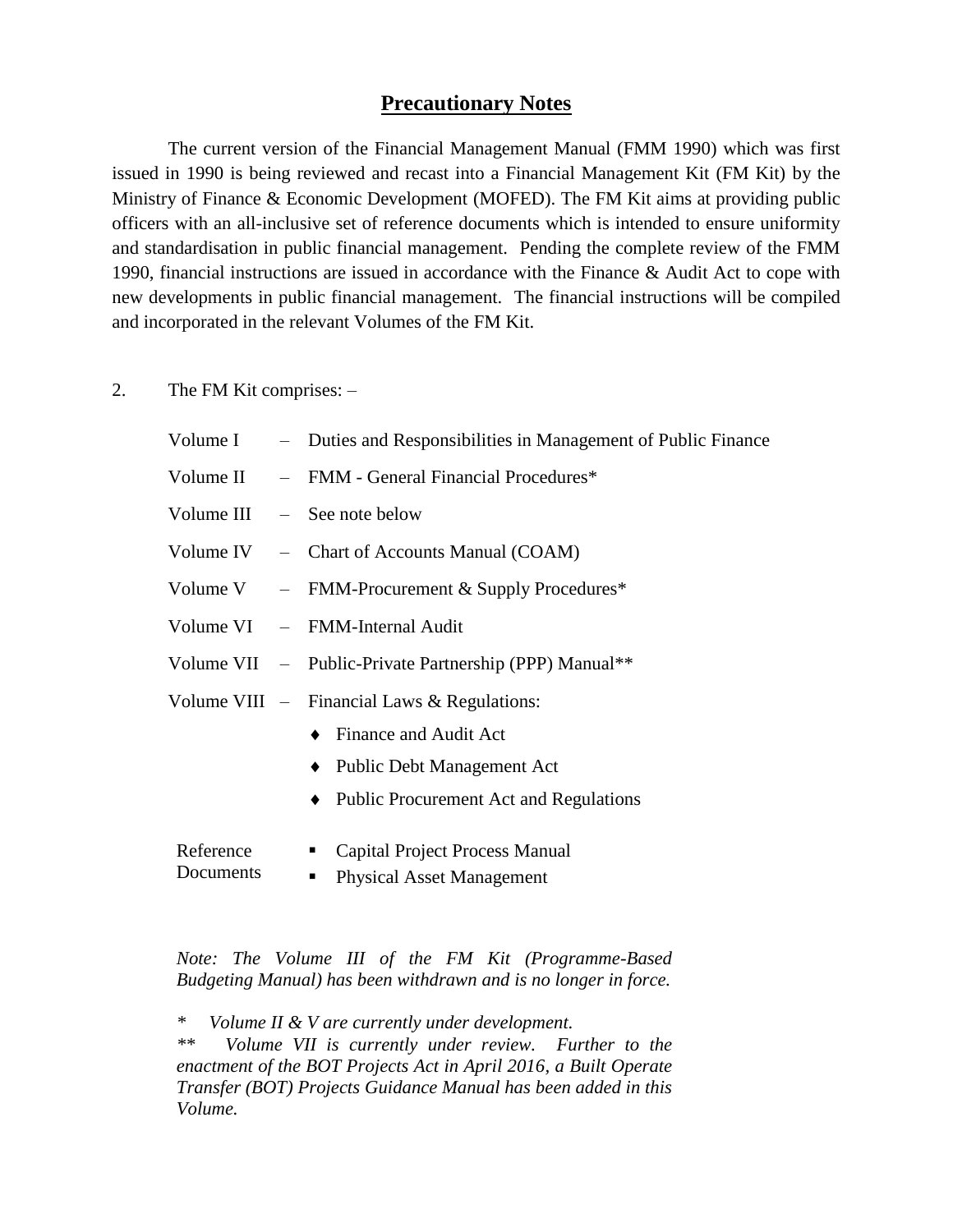3. Under section 22 of the Finance and Audit Act, MOFED has issued the following financial instructions-

| <b>SN</b>                                             | <b>Financial Instructions Issued</b>                                                                                    | <b>Remarks</b>                                                                                                                                                                                                                                                                                               |  |  |  |
|-------------------------------------------------------|-------------------------------------------------------------------------------------------------------------------------|--------------------------------------------------------------------------------------------------------------------------------------------------------------------------------------------------------------------------------------------------------------------------------------------------------------|--|--|--|
|                                                       |                                                                                                                         | Replaces the following provisions in FMM 1990:                                                                                                                                                                                                                                                               |  |  |  |
| $\mathbf{1}$                                          | Volume 1 - Duties and Responsibilities<br>in Management of Public Finance                                               | <b>Chapter 10.4 - Staffing Structure and Responsibilities</b>                                                                                                                                                                                                                                                |  |  |  |
|                                                       |                                                                                                                         | <b>Chapter 10.3 – Legal Framework (Paragraphs 29-32)</b>                                                                                                                                                                                                                                                     |  |  |  |
| <b>Volume II - FMM - General Financial Procedures</b> |                                                                                                                         |                                                                                                                                                                                                                                                                                                              |  |  |  |
| $\overline{2}$                                        | Financial Instructions No 1 of 2017 -<br>Examination of Payment Vouchers Prior to<br>Disbursement                       | Complement existing provisions in FMM 1990 relating<br>to examination of payment vouchers prior to<br>disbursement                                                                                                                                                                                           |  |  |  |
| 3                                                     | Financial Instructions No 2 of $2016$ -<br>Opening of Advance Account in the TAS                                        | Complement existing provisions in FMM 1990 relating<br>to advances                                                                                                                                                                                                                                           |  |  |  |
| $\overline{4}$                                        | Financial Instructions No 1 of $2016$ –<br>Carry-Over of Capital Expenditure                                            | <b>New Provision</b>                                                                                                                                                                                                                                                                                         |  |  |  |
| 5                                                     | Financial Instructions No $3$ of 2015 –                                                                                 | Replaces the following provisions in FMM 1990:                                                                                                                                                                                                                                                               |  |  |  |
|                                                       | <b>Adjustment Voucher</b>                                                                                               | <b>Chapter 20.7 – Accounting</b> (Paragraphs 72 to 81)                                                                                                                                                                                                                                                       |  |  |  |
| 6                                                     | Financial Instructions No 2 of $2015$ -<br>Write Off of Advances                                                        | Complement FI No 1 of 2013* see SN 12                                                                                                                                                                                                                                                                        |  |  |  |
| $\overline{7}$                                        |                                                                                                                         | Replaces the following provisions in FMM 1990:                                                                                                                                                                                                                                                               |  |  |  |
|                                                       | Financial Instructions No 1 of 2015 -<br>Virement                                                                       | <b>Chapter 10.3- Legal Framework</b> (Paragraphs 22-26)<br>Chapter 20.2 - Estimates (Paragraphs 36-37)                                                                                                                                                                                                       |  |  |  |
|                                                       |                                                                                                                         | <b>Chapter 20.3-Management of Funds (Paragraphs)</b><br>$20-32)$                                                                                                                                                                                                                                             |  |  |  |
| 8                                                     | Financial Instructions No 3 of 2014 -<br>Payment by Debit/ Credit Card                                                  | <b>New Provision</b>                                                                                                                                                                                                                                                                                         |  |  |  |
|                                                       | Financial Instructions No 2 of 2014 -                                                                                   | Replaces the following provisions in FMM 1990:                                                                                                                                                                                                                                                               |  |  |  |
| 9                                                     | <b>Administration of Government Grants</b>                                                                              | <b>Chapter 20.10 – Miscellaneous</b> (Paragraphs 3 to 6<br>relating to Control of Grants)                                                                                                                                                                                                                    |  |  |  |
| 10                                                    | Financial Instructions No 5 of 2013 -<br><b>Settlement of Claims</b>                                                    | <b>New Provision</b>                                                                                                                                                                                                                                                                                         |  |  |  |
| 11                                                    | Financial Instructions No 4 of 2013 -<br>Certification<br>of<br>Claims<br>$\&$<br>Examination/Authorisation of Payments | Complements provision in FMM 1990 relating to<br>Certification of Claims &<br>Examination/Authorisation of Payments<br>Replaces the following paragraph in FMM 1990:<br>$\bullet$<br><b>Chapter 20.4 – Payments (paragraphs 8)</b>                                                                           |  |  |  |
| 12                                                    | Financial Instructions No 1 of 2013<br>Losses, Arrears of Revenue, Write-off and<br>Advances                            | Replaces the following provisions in FMM 1990:<br><b>Chapter 20.5 - Receipts (paragraphs 21 to 25)</b><br><b>Chapter 20.7 – Accounting</b><br>$\bullet$<br>Losses, Shortages and Write-off<br>$\circ$<br>(paragraphs $53$ to $61$ )<br>Limits of Authority for Write-off<br>$\circ$<br>(paragraphs 62 to 71) |  |  |  |